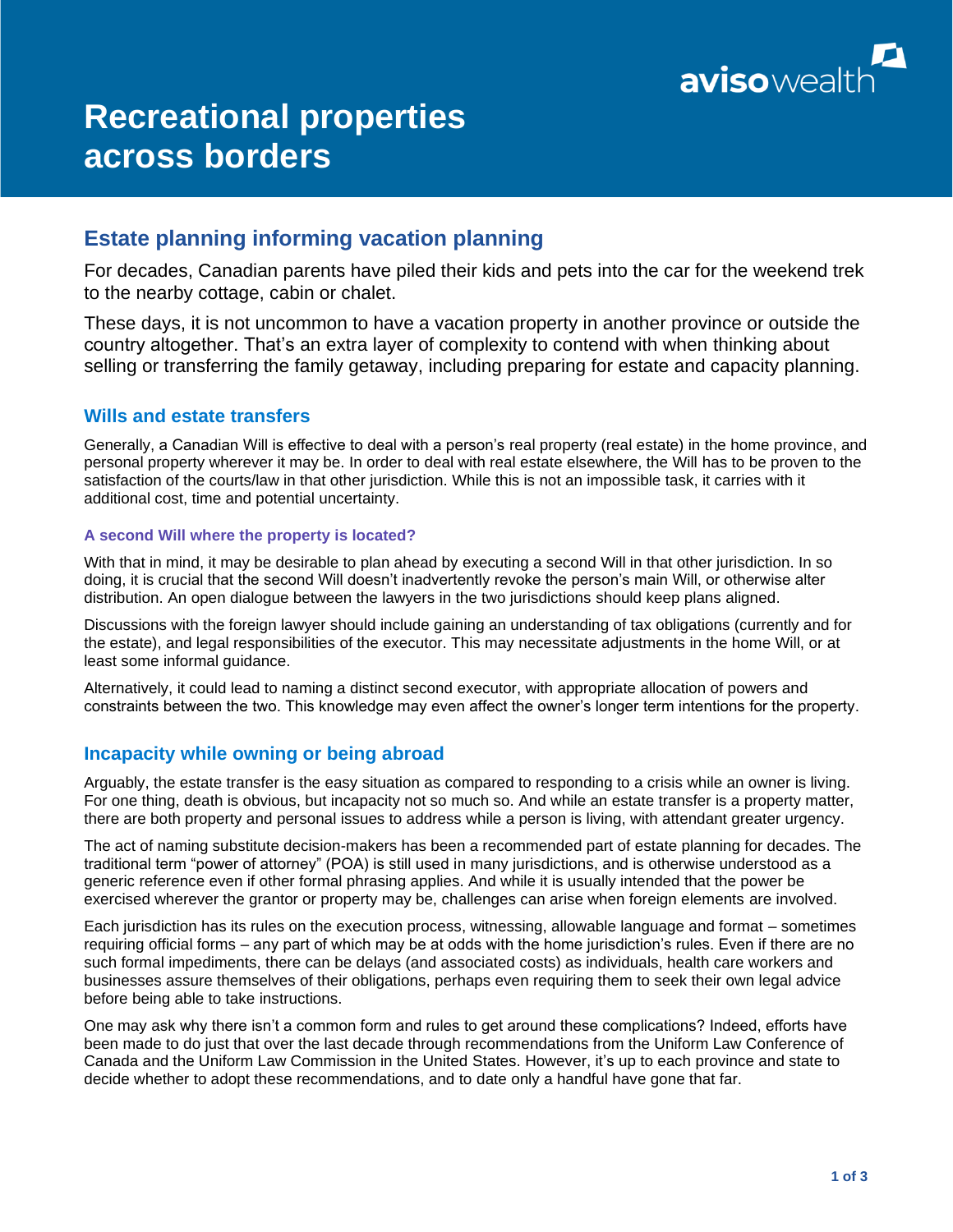## **Parallel POA planning**

As with Wills, it may be desirable to have POA documents drawn up in the foreign jurisdiction in order to expedite action at critical times. In addition to the provisos about guarding against revocation and having open communications, some further questions should be canvassed:

- Can the same person be named in both jurisdictions? Are there practical/logistical/linguistic concerns that may lean toward naming a different person in the foreign jurisdiction?
- What events may cause an appointment to be revoked (eg., marriage, separation, bankruptcy)? If such rules differ between the jurisdictions, how will that be reconciled?
- What is the scope of the attorney's activity for each of the jurisdictions? Where there is a gap, how will this be handled?
- If it is intended that the home jurisdiction attorney has 'final say', is this possible under the foreign jurisdiction's rules? How can an attorney be removed?
- Is compensation allowed/required/prohibited, and do the planning documents together guard against double-compensation?
- What checks are there to assure appropriate accounting and accountability for each attorney's actions?

## **Tax points to ponder – Property in the United States**

Given our geographic proximity, most of this cross-border planning will be with our neighbour to the south – or to the north if you're crossing to Alaska. In fact, it is critical to appreciate that just like our provinces, each American state has its own rules. Accordingly, each individual/couple/family will need to cater their planning to their home province and the state that welcomes them.

And despite that we are near neighbours, we also can't forget that the United States is a foreign country with its own tax rules. Like Canada, there are income tax powers at both the sub-national (state) and federal levels. Here are some important tax matters affecting Canadian owners and sellers of US recreational property.

#### **Tax reporting on sale, including principal residence**

Sale of a US property must be reported on a seller's Canadian tax return, on a US federal return, and on a US state's return if there is a state income tax. Capital gains are taxable in both countries, with the US gain based on the change in property value, and the additional factor of the exchange rate affecting the Canadian calculation. In theory, there could be a capital gain on one side of the border and a capital loss on the other. Ordinarily though there will be a gain for both, and Canada generally allows a foreign tax credit for US tax on a sale.

The Canadian principal residence exemption (PRE) can apply to property outside of Canada. The property may still be exposed to capital gains tax on the US side, as a foreign tax credit could not be claimed in Canada, since the PRE claim would result in no associated Canadian tax against which to use that credit.

#### **Withholding tax on sale**

When a foreign owner sells US real estate, the purchaser is required to withhold up to 15% of the selling price and remit that to the US Internal Revenue Service (IRS). The percentage can be reduced depending on the selling price and whether the purchaser intends to occupy the property. The withholding rate may be further reduced or eliminated if the seller obtains a certificate confirming that the ultimate US tax liability will be lower than the withholding rate. Otherwise, the seller can recover the tax by filing a US tax return following the sale.

#### **US estate return and US estate tax**

At a Canadian owner's death, the executor for that non-resident must file a US estate tax return if the fair market value at death of the decedent's US situated assets exceeds \$60,000, regardless whether any tax is due.

As to that tax liability, real estate owned by a Canadian is US-situs property for the purposes of the US estate tax, but only if their worldwide assets exceed the exemption threshold, which is US\$12,060,000 in 2022.